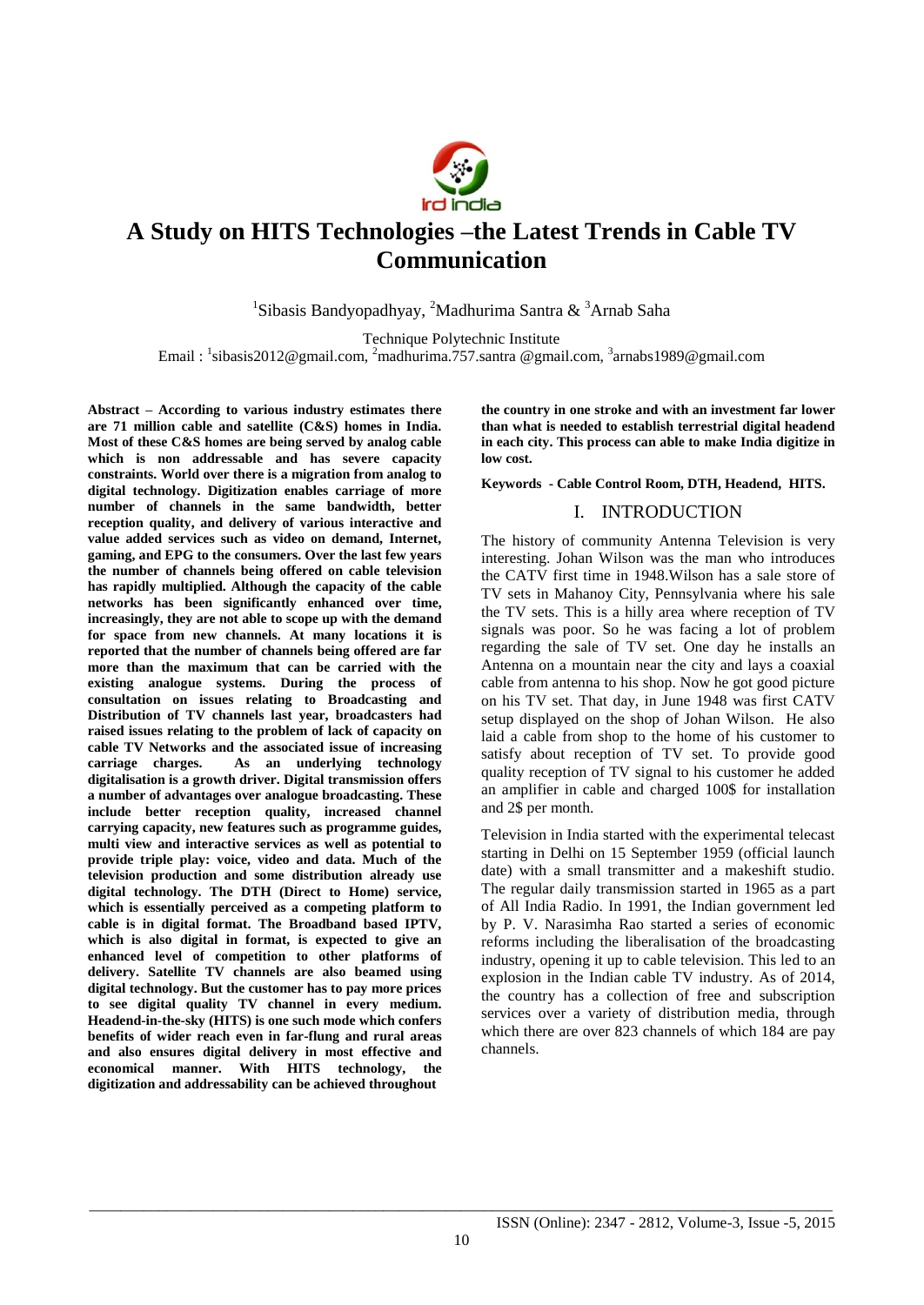

Fig. 1: Frequency Spectrum of KU & L Band



Fig. 2: Basic structure of Cable Network

So the question is that how to reach digital quality signal to the consumer in chief rate. Solution that had come up during the process of experimental research is the need for a policy framework for HITS which is an alternative means of delivery. Although one license was issued for HITS this service is not functional. Even so there is need for a clear policy framework for HITS, which could be on the lines of the permission already given by the Government to one operator (Jain HITS). Operators can then choose whether they would like to use this facility or the conventional one of a terrestrial headend. In this paper we want to describe the basic structured of present existing system and the HITS structure.



Fig. 3 : Basic Structure of Analog CATV network

# II. ANALOG CATV NETWORK

In this network (Figure 3**)** operators obtain the channels from different sources like satellite TV, Terrestrial TV and from CD/DVD VCR player in form of AV signal. The signal receive from one satellite (INSAT 4A) are the combination of many channel frequency range. So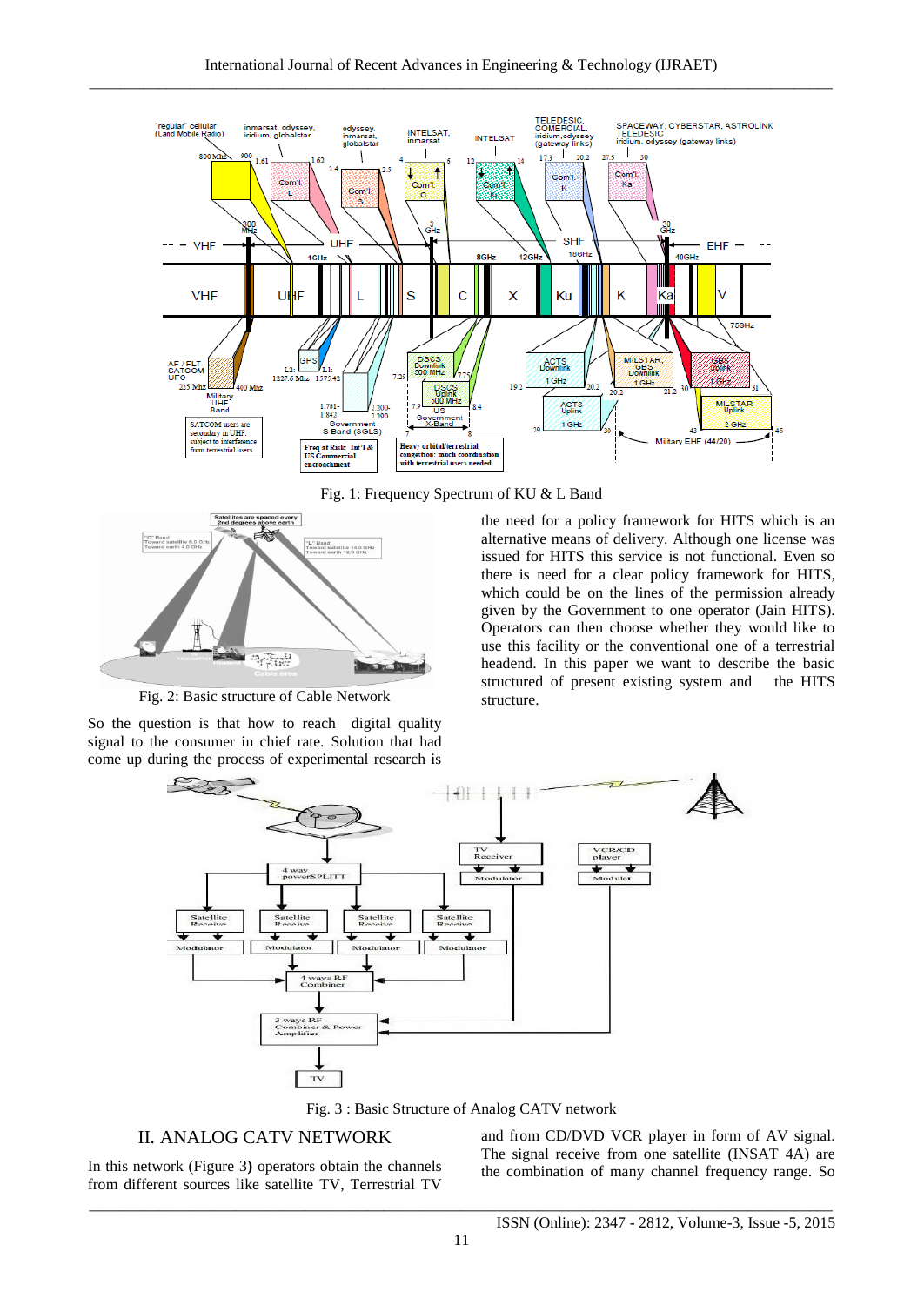by receiving one satellite signal we can able to produce many channels. For that reason this signal is then given to the 4way/8way power splitter. Splitter split the receive signal and feed this individual signal to the respective receiver. Then the received signal is given to the Modulators. Modulator provides RF modulated signal at its output. The RF output of all Modulators is combined in RF mixer. At the same time the FTA signal and the local the program are also given to the modulator and combine it by using combiner. At the end of all combining signal it is given to the headend processor. Headend is a UHF/VHF processor. The combined and amplified signal is then given to the optical transmitter. By using optical fiber the MSO then send the signal to the operator house. Operator then Convert the optical signal to RF signal by using node. Then this signal is transmitted to the customer house on a coaxial cable. This is a very simple type of network. This network can expend within a limited area. If the expansion of network is increased the quality will be low and cost will be increase. The main problem of this network is maintenance of quality and the number of channel.

#### III. DIGITAL CATV NETWORK

In digital CATV network (Figure 4) all setup is same like in analog CATV setup. The block diagram is shown. The operator collects programs from different sources like Satellite Channels live local TV channels, or CD/DVD player. They achieve the signals through Digital satellite Receiver or cameras or CD/DVD player in Audio Video form. This AV signal is then provided to the MPEG-Encoders which convert these signals in MPEG-2 format; these encoders are also Called MPEG encoders. All encoder's outputs are combined in a MUX, this multiplexer single Output is provided to Modulator and then one amplifier/converter is used to transmit this signal on optical fiber. All these encoders Multiplexer and Modulators are controlled and monitored through a NMS (Network Management System). At the end of all combining signal it is given to the headend processor. Headend is a UHF/VHF processor. The combined and amplified signal is then given to the optical transmitter. By using optical fiber MSO then send the signal to the operator house. Operator then Convert the optical signal to RF signal by using node. Then this signal is transmitted to the customer house on a coaxial cable. At user end a set top box is used to convert this signal in RF form to view the signal on television set. This set top box has some important functions like online recording video games and request for VOD. Main problem in this system is the installation cost in MSO control room, for that reason monthly charge is too much high.



Fig. 4 : Basic Structure of Digital CATV network

#### IV. DTH NETWORK

The DTH service (Figure 5) provider collects the TV programs from different sources for example: satellite News, entertainment and sport channels or terrestrial channels, combine these channels to make a Package and transmits this channel package to their user via satellite link. This transmission is Digital and encrypted so user receives encrypt video result. This is a conditional access Transmission. There is another option for user and that is video on demand. The main difference in this setup is Program monitoring system. This is system where contents of programs, coming from different sources are checked according to policy of that organization. This transmission is DVB-S transmission in MPEG-2/4 compression format so user can get a DVD quality video. The service provider takes the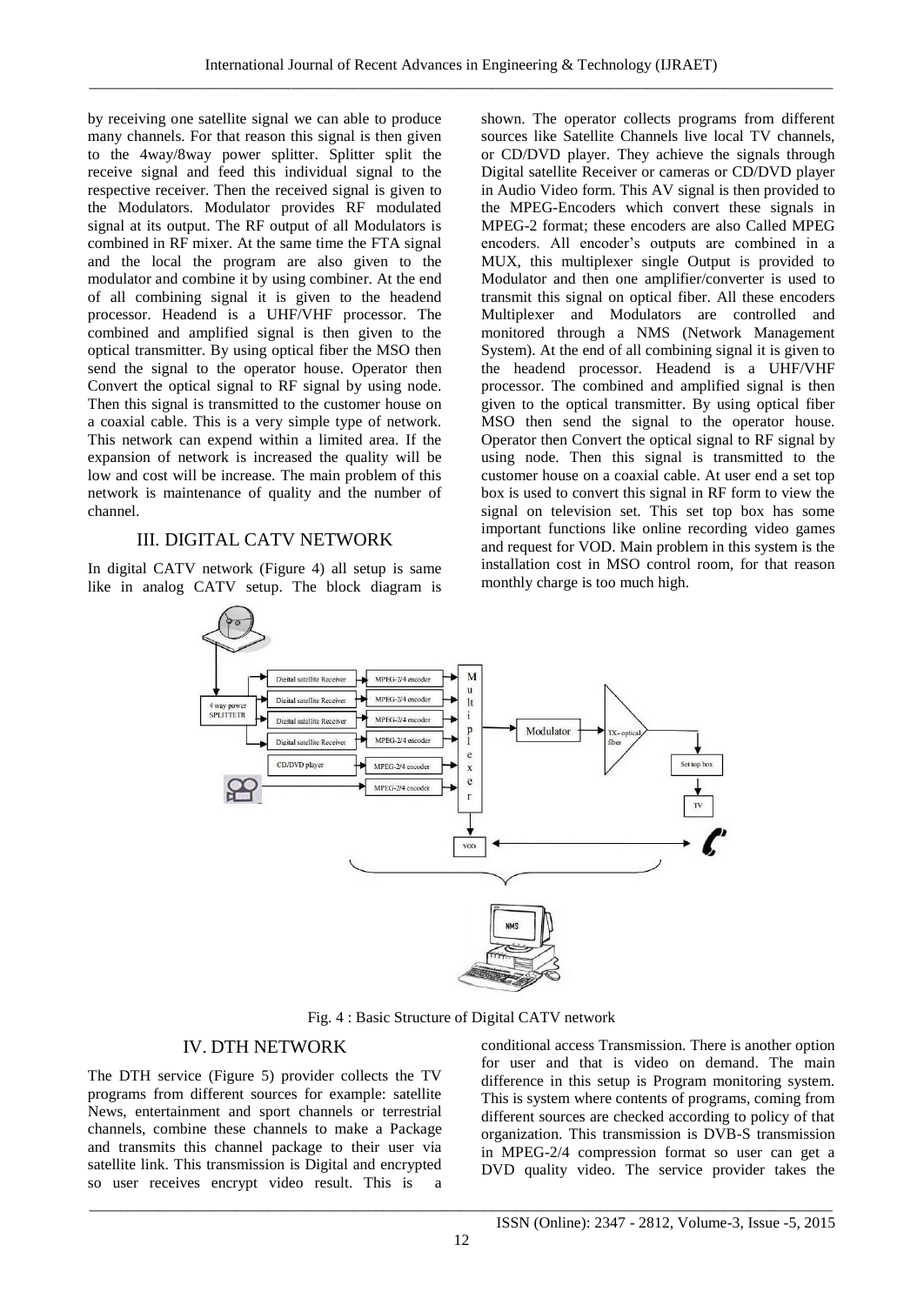satellite transponder on lease for different type of packages. The uplinks station is like DVB-S earth station. The NMS is used for monitoring, network controlling, encryption and link management purpose. At user end a small dish antenna and set top box is used to receive the signal. This set top box has some important functions like online recording video games and request for VOD. The main problem is the cost of installation and package of TV program which is too much high for all type of subscribers.



Fig. 5 : Basic Structure of DTH network



Fig. 6 : Growth rate of DTH network

#### V. HITS NETWORK

In the HITS system, (Figure 7) pay channels are received from their respective satellites at one centralized location. The pay channels are decoded, combined and re-encrypted with a common encryption and thereafter the signals are again uplinked to a satellite in "C" Band frequency. These signals are then down linked by individual MSOs/cable operators at their headend (control room). Cable operators need only one transmodulator per transponder (presently carrying 12- 14 TV channels per transponder) for further retransmission through cable to individual subscribers having the facility of set top box for exercising their choice of receiving the signals of those channels that are to be viewed by individual subscribers. Analog free to air channels can be received by the subscribers even without decoder and mixed for sending to the subscribers' homes in analog format. The cable operator can receive digital free to air channels with digital stream. The digital free to air channels are made available to the subscribers without going through deencryption system of the set top box, whereas the analog channels are passed through the set top box. A subscriber can exercise his choice of channels and the same are activated through subscriber management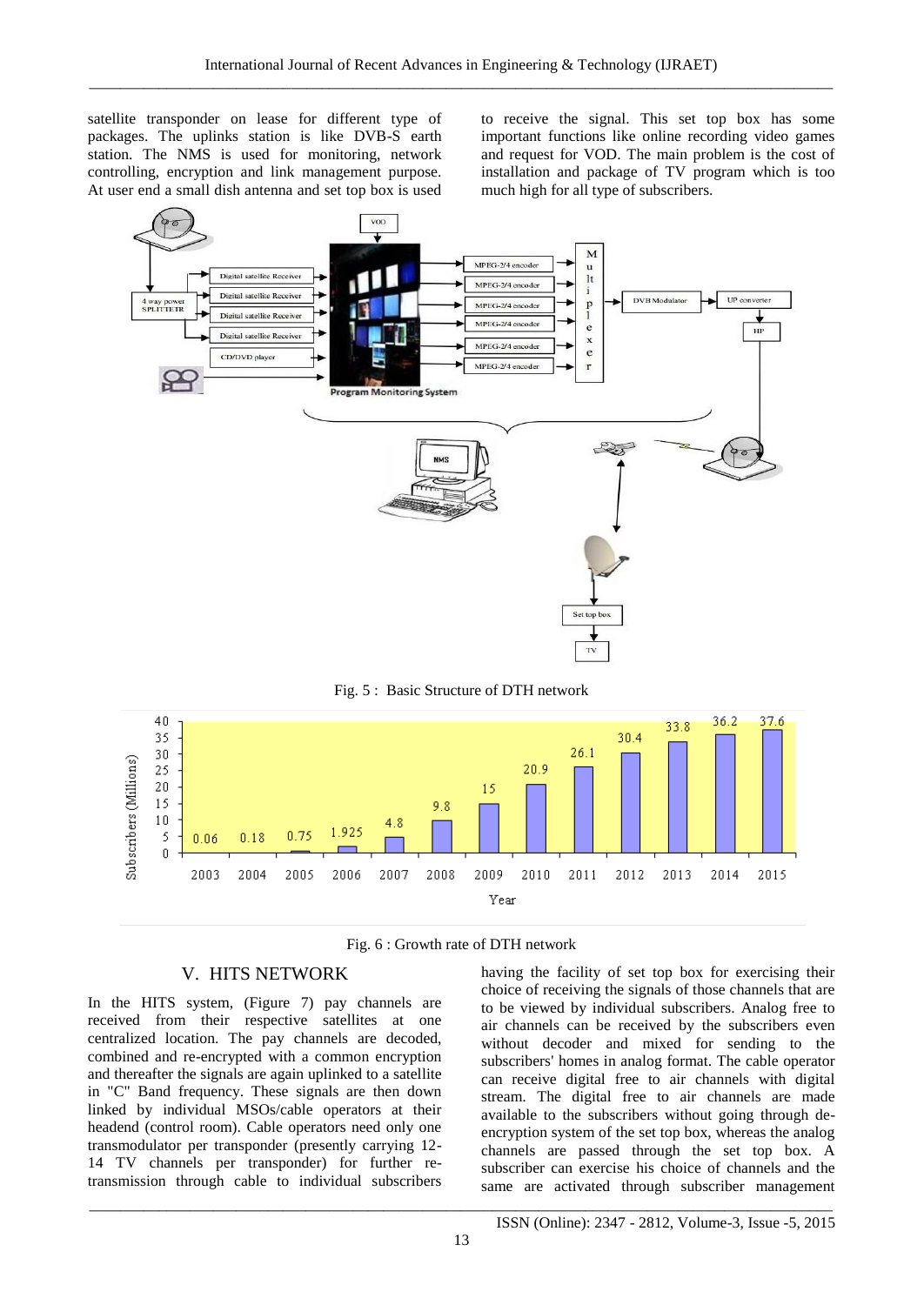system (SMS) maintained at a centralized facility. Existing system of distribution of channels in cable (analog mode) under the existing system of cable distribution there are several headends all over the country which are engaged in the distribution of signals/channels to cable operators, which are ultimately delivered to the household viewers through the cable connection. In the current method of distribution, the pay channels and FTA channels are combined in a bundle by the cable operator which is made available to a consumer for a lump sum price. The MSOs and independent cable operators have set up headends to receive and transmit TV signals, which comprise

essentially satellite dishes, receivers, integrated receivers, and decoders (IRDs), modulators, and fiber transmission equipment. The satellites dishes are used to downlink and receive the channels in both free to air (FTA) channel or pay channel mode. The signals received from the dishes are fed into the receivers for FTA channels and IRDs for the pay channels. The output from the receivers and IRDs is modulated and fed into fiber/coaxial cables and amplified at various places throughout the length of the cable to bring signals to the customer's premises. In a typical analog distribution platform, 65-70 channels can be delivered to the consumers.



Fig.7: Basic Structure of HITS network

The existing system of un-addressable analog cable distribution is characterized by the following:

 The analog cable networks have severe capacity constraints. Typically these analog cable networks can carry only about 65-70 channels in all out of which only about 35-40 channels can be carried on a viewable band while rest of the channels are carried on hyper band (upper frequency) which have very little picture clarity. It is pertinent to mention that at present there are about 300 channels available over Indian sky.

 The present analog system does not provide any choice to the consumers. Who are forced to take all the channels that are being supplied by the broadcasters to the MSOs and cable operators. There is no mechanism or methodology in an analog environment to deliver the channels, only as per consumer's choice. A consumer is by default forced to have the entire bouquet of channels irrespective of the fact whether he wants them or not.

 There is no prevalent technological mechanism to determine the actual number of subscribers receiving a particular channel in non-CAS analog environment leading to various disputes and litigations in the sector. Although the entire value chain in cable distribution is working on the basis of "negotiated subscriber base", the broadcasters allege "under declaration" of number of subscribers by MSOs and cable operators.

 There is no distribution margin for MSOs and cable operators for distributing and delivering the pay channels to the end subscribers.

 Revenue loss to the government because of less than 100 percent declaration as there is non-compliance of service tax and entertainment tax liabilities.

 Absence of uniform pricing with prices fluctuating across geographies and consumer segments.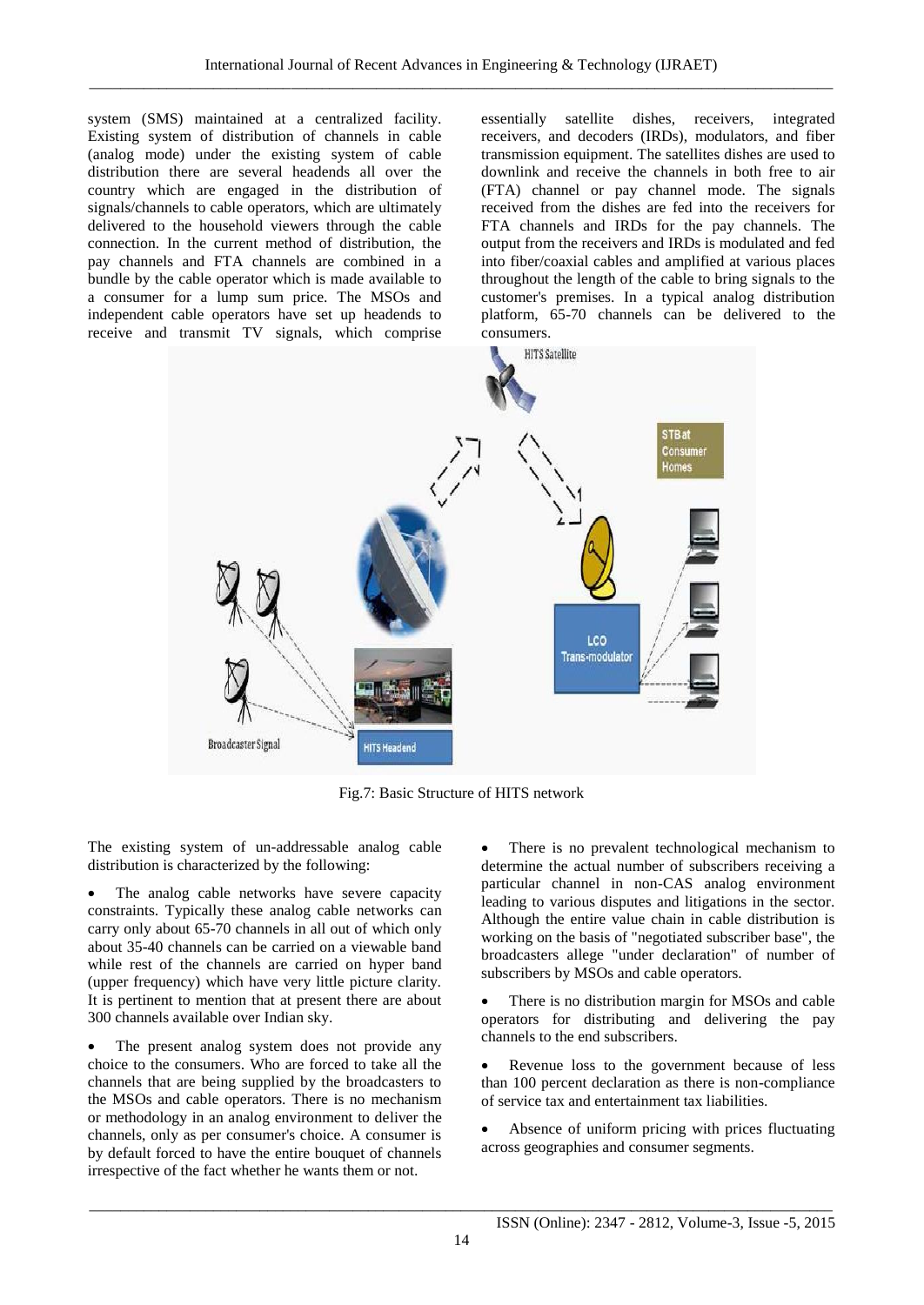HITS technology tackles/addresses all the abovementioned drawbacks of the analog system. All the stakeholders in the broadcasting sector have always acknowledged and accepted that all the above mentioned issues including the issue of number of subscribers/declarations, and capacity constraints are to be resolved by all possible legal means while also ensuring effective consumer choice. HITS technology is a complete answer for a voluntary implementation of an addressable system in non-CAS areas, which is completely in accordance with law and without requiring the issuance of notification for declaring the existing non-CAS areas as CAS areas for achieving addressability. Methods of implementing digitization and addressability. The digitization and addressability in cable distribution can be implemented in two ways:

- By establishing digital infrastructure at each individual headend (control room) of MSOs/independent cable operators.
- By establishing the digital infrastructure at a centralized facility

The establishment of digitization and addressability at each headend requires decoding infrastructure to decode signals received from pay channel broadcasters and encryption infrastructure to re-encrypt pay channel signals for distribution to customers through cable operators under CAS. Subscriber management system (SMS) has to take care of subscription/channel choice of the consumer, billing based on services subscribed, details of the payments received, mechanism to record and effect the request of change in the subscribed service - mainly addition and deletion. The Telecom Regulatory Authority of India (TRAI) analyzed the strength of HITS as a method of implementing digitization and addressability.

Advantage of HITS system:-

*A.* Cost of digitization through conventional cable system for the entire country:

This would essentially require converting the existing 7000 analog headends into digital headends. The cost of a digital headend including CAS and SMS ranges from Rs. 2 crore to Rs. 8 crore or more depending upon number of channels and sophistication of CAS and SMS. Thus, even at the lowest cost, the total amount required for 7000 digital headends would be upwards of Rs. 15,000 crore.

*B.* Cost of digitization through HITS for the entire country:

Earth station of HITS operator would cost Rs. 15 crore, and transmodulators of cable operators would cost Rs. 1200 crore (Rs. 2 lac per operator for 60,000 operators). The total capex would be around Rs. 1215 crore. Cost of hiring 10 transponders would be Rs. 50 crore per annum for HITS satellite (Rs. 5 crore per annum per transponder on recurring basis). Thus, HITS could, theoretically, digitize the cable transmission in the whole

country with a capex of Rs. 1215 crore and a recurring cost of Rs 50 crore per annum, as against the capex of more than Rs 15,000 crore for conventional terrestrial digitization. These cost comparisons do not include the cost of upgrading the last mile cable network and the cost of set top boxes, because these are common to both HITS and conventional digitization.

# *C.* Gain to subscriber:

The biggest advantage to the subscribers is that high quality digital transmission with value added services will become available to the subscribers throughout the country at one go. Since the reach of HITS service operator increases manifold, the cost of set-top box will come down due to economy of scale. The subscriber will not have to change the set top box if he shifts anywhere else within the country, so long as the cable operator in the new locality is affiliated to the HITS operator. The viewers will continue to watch the free to air channels in analog mode bypassing the set top box or even without a set top box if they do not want to subscribe to the pay channels.



Fig. 8 : Working of HITS network

The digital transmission will enable operators to show many more channels to the consumers thus offering them a wide variety of choices. The implementation of CAS through HITS will bring down the cost of distribution etc. which may lead to a consequent reduction in subscription rates.

# *D.* Benefits to cable operators:

The cable operators will get access to digital quality transmission throughout the country, which will help them in competing with other forms of digital delivery such as DTH and IPTV. The cable operator will have the flexibility to take feed from MSO and giving feed through terrestrial mode or from the HITS operator. If there are more than one MSO using the passive HITS platform for transmission, then the cable operator's choice of MSOs will increase. In stand alone CAS implementation, operator will have to invest on the SMS. In HITS model he will not be required to have an independent SMS of his own. With growing number of channels, cable operator will have to upgrade his network capacity from present 550 Mhz to 850 Mhz in